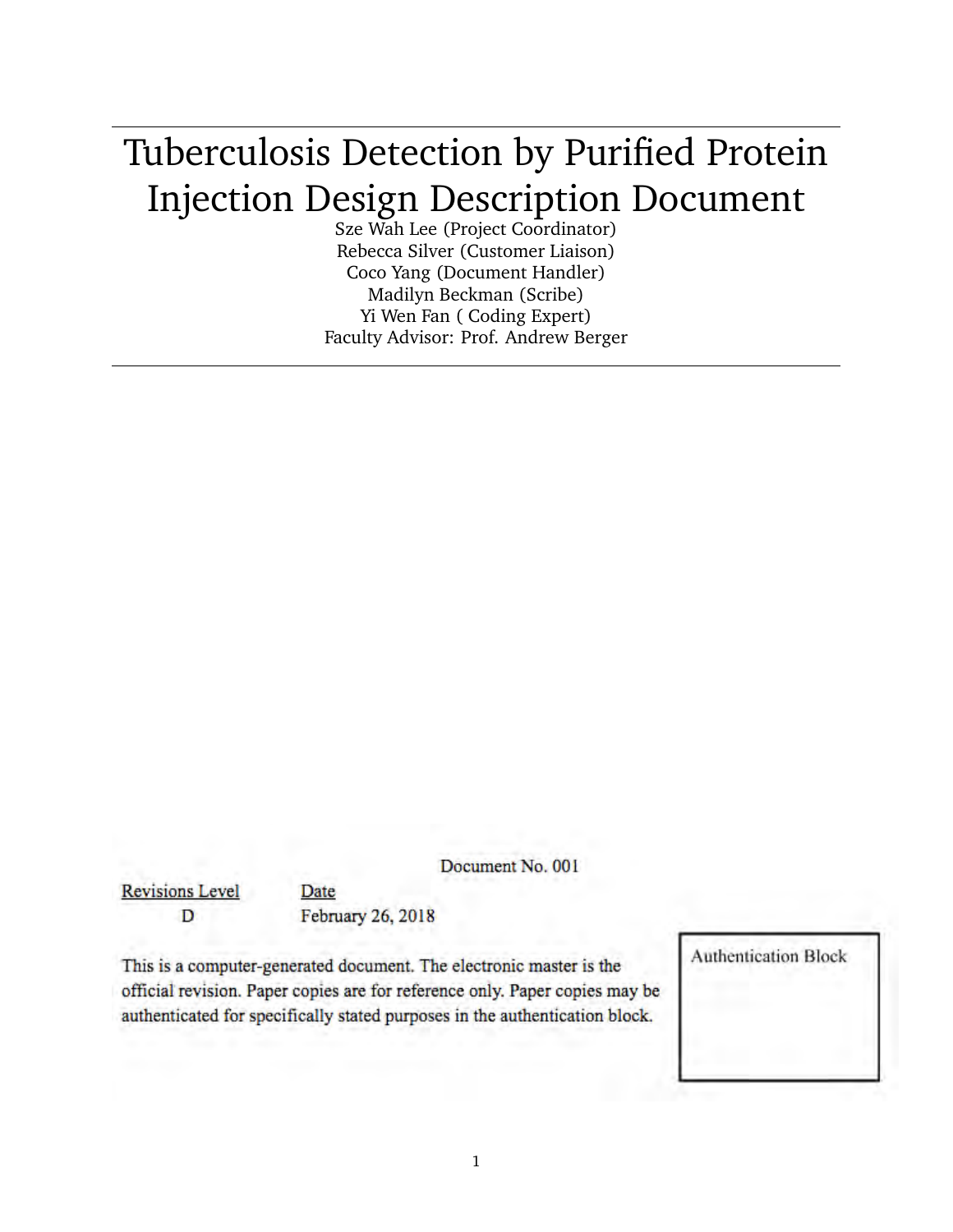# **Contents**

|             | 1 Revision History                                     | 3                                                                           |
|-------------|--------------------------------------------------------|-----------------------------------------------------------------------------|
| $2^{\circ}$ | Background                                             | 3                                                                           |
| 3           | <b>Vision Statement</b>                                | 3                                                                           |
| 4           | <b>Project Scope</b><br>4.1.1<br>4.2<br>4.2.1<br>4.2.2 | $\overline{4}$<br>$\overline{4}$<br>$\overline{4}$<br>6<br>6<br>6<br>7<br>8 |
| 5.          | In Vivo Testing                                        | 8                                                                           |
|             | 6 Cost Analysis                                        | 9                                                                           |
| 7           | Design Day                                             | 9                                                                           |
| 8           | <b>Future Design Suggestions</b>                       | 10                                                                          |
| 9           | Appendix<br>9.1<br>9.2<br>9.3<br>9.4                   | 11<br>11<br>11<br>11<br>12                                                  |
|             | 9.5                                                    | 13                                                                          |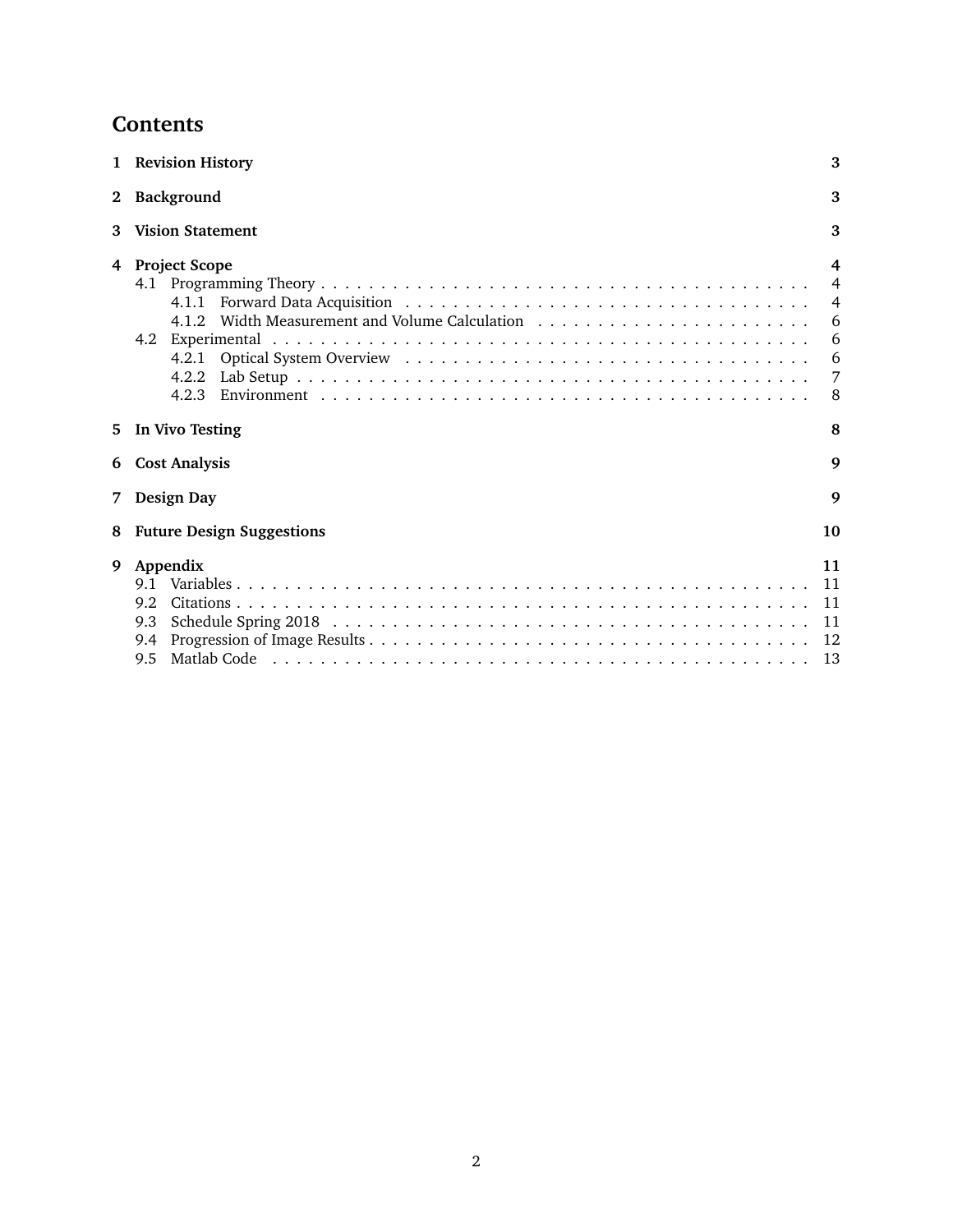# **1 Revision History**

| <b>Version</b> | Description<br>Date |              | Authorization |  |
|----------------|---------------------|--------------|---------------|--|
| A              | Initial Draft DDD   | 23 Jan 2018  | All           |  |
| B              | Revised Draft DDD   | 7 Feb 2018   | All           |  |
| C              | Revised Draft DDD   | 21 Feb 2018  | All           |  |
| D              | Midterm Review      | 26 Feb 2018  | A11           |  |
| E.             | Revised Review      | 9 April 2018 | All           |  |
| F              | <b>Final Review</b> | 6 May 2018   | A11           |  |

# **2 Background**

Tuberculosis is one of the top 10 causes of death worldwide. It is the leading cause of death in patients with HIV. This epidemic is especially prevalent in developing countries where access to testing and treatment is limited. Testing for tuberculosis is necessary because someone can be a carrier but not show signs, nor be contagious until they have immunosuppression. It is best to catch and treat tuberculosis before this point and this cheap testing is the best way to do that.

Latent TB is diagnosed by measuring the reaction of white cells that have responded to the presence of TB bacteria. One of the method is a skin test with PPD, Purified Protein Derivative. A volume of 0.1 ml PPD is placed in the skin of the patient.The reaction size of the skin area is then read after 48 to 72 hours, usually with a ruler to measure the width. This method dates back to 2000 years and often is dependent on the reader's judgement. The redness on the reaction spot also makes the measurement harder to see with the naked eye.

This senior design project goal is to improve the existing measuring method with optics and maintaining the cost low.

## **3 Vision Statement**

The ideal system has a source and detector connected to a data processing device. The user would place the detector and source above the spot of skin with PPD injection. The device would be able to calculate the surface topography of the bleb after injection, and provide a volume measurement in milliliters. This includes, cross sectional area and height of the bleb. After the patient returns for a follow up meeting 48 hr to 72 hr later, the device would be able to calculate the cross sectional area, most importantly the width perpendicular to the arm, of the physical reaction on the dermis. We are exploring a profilometry method, an approach that meets the basic criteria requested by the customer. This approach explores the physical traits such as area and volume of the skin reaction to the PPD injection. This solution is similar to that of the current medical procedure, but will eliminate the subjectivity of measuring the spot by hand or simply judging size via the human eye.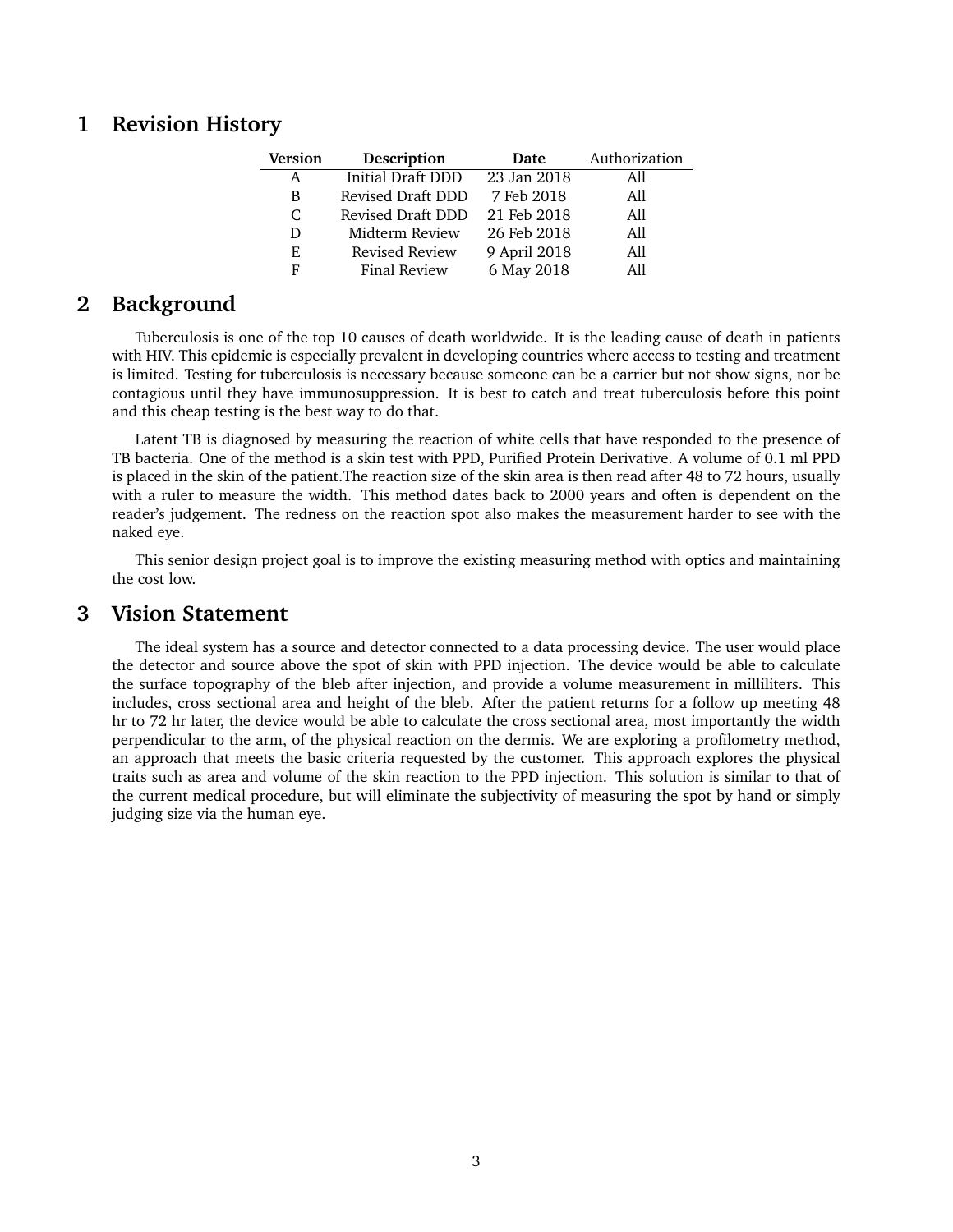# **4 Project Scope**

We are responsible for creating a customized software to obtain data from our imaging device

- 1. A Matlab program that after analyzing images, provides width and volumetric data as well as a 3D model of the bleb or reaction spot for the technician.
- 2. A proof of concept setup: consisting mainly of a lens system imaging a line pattern and a camera to capture and record the image for processing
- 3. Explanation of next steps to take in order to achieve portability and easy to use requirements

## **4.1 Programming Theory**

The equations below are from the paper [9.2.1.] and are the baseline for our program. These equations are very standard across many profilometry papers we read. A Matlab program was written to perform fourier transform, and phase unwrapping on the lab images. Numerical data was extracted from the shifts of the line pattern which is caused by the elevation of the bump. With this data, height and width of the reaction bump were calculated.

## **4.1.1 Forward Data Acquisition**

$$
g_o(x, y) = a(x, y) + b(x, y) \text{Cos}[2\pi f_o x + \phi_o(x)] \tag{1}
$$

$$
g_s(x, y) = a(x, y) + b(x, y) \text{Cos}[2\pi f_o x + \phi(x, y)] \tag{2}
$$

$$
G_s(u,v) = FFT(g_s); G_o^*(u,v) = FFT(g_o)^*
$$
\n(3)

$$
\Delta \phi(x, y) = \Im \{ \log(FFT^{-1}[G_s(u, v)G_o^*(u, v)]) \}
$$
\n(4)

$$
h(x, y) = \frac{L_o}{\frac{2\pi L_o^2 d\cos\theta}{P_o \Delta \phi (L_o + x \cos\theta \sin\theta)^2} - \frac{d\cos\theta \sin\theta}{L_o + x \cos\theta \sin\theta} + 1}
$$
(5)

$$
P_o = \frac{1}{f_o} = \frac{P}{\cos \theta} \tag{6}
$$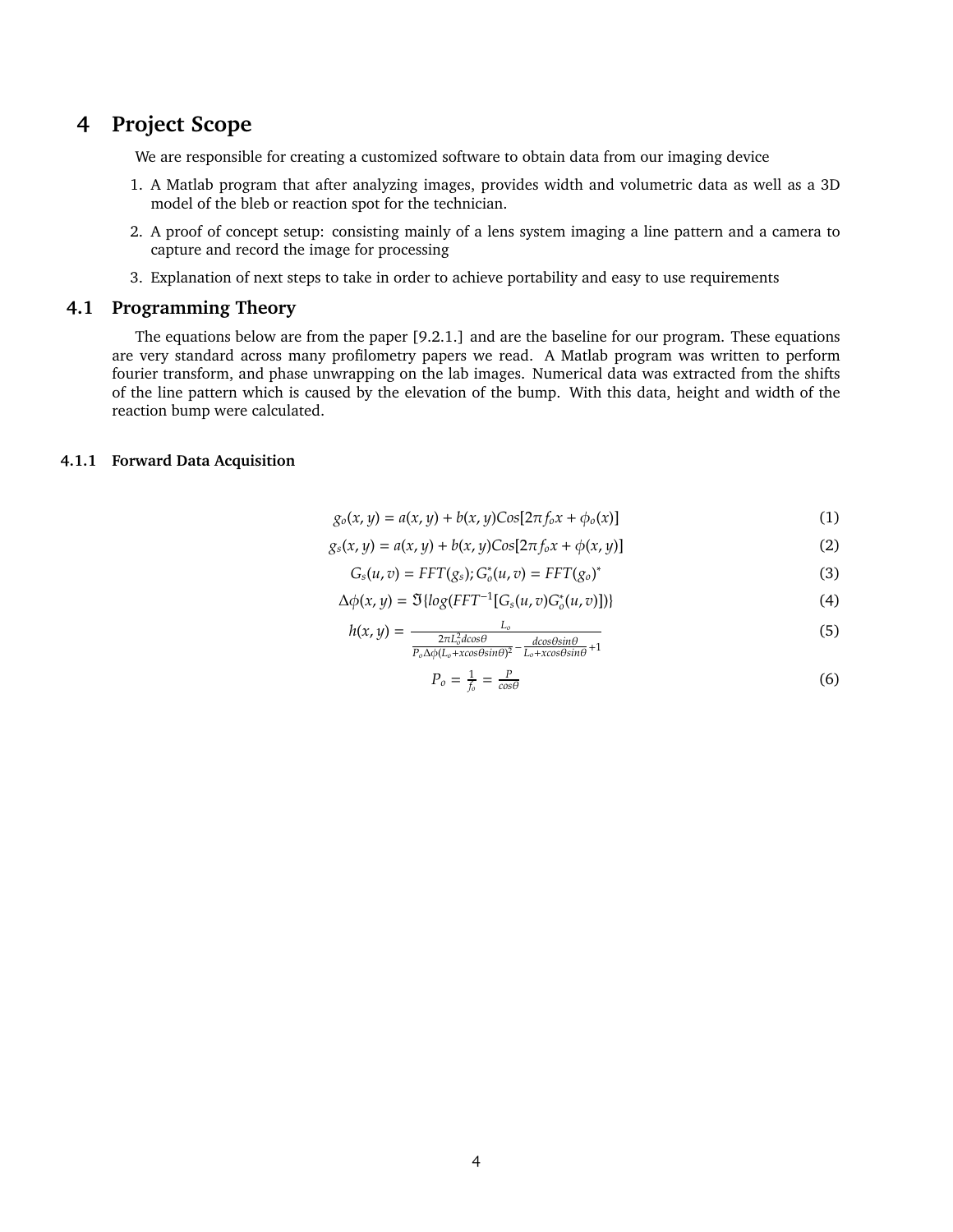Figures 1 through 6 visualize the steps our algorithm follows. See the full code in the appendix.



**Figure 1:** FInput image with boundary points (red) selected **Figure 1:** Figure 1: Fingut Image with boundary points (red) selected Figure 2: Image in Fourier Transform manually





**Figure 5:** Wrapped phase map





**Figure 3:** Limited image in Fourier Transform **Figure 4:** Filtered and shifted Fourier Transform



**Figure 6:** Result- A 3D model of the bump from figure 1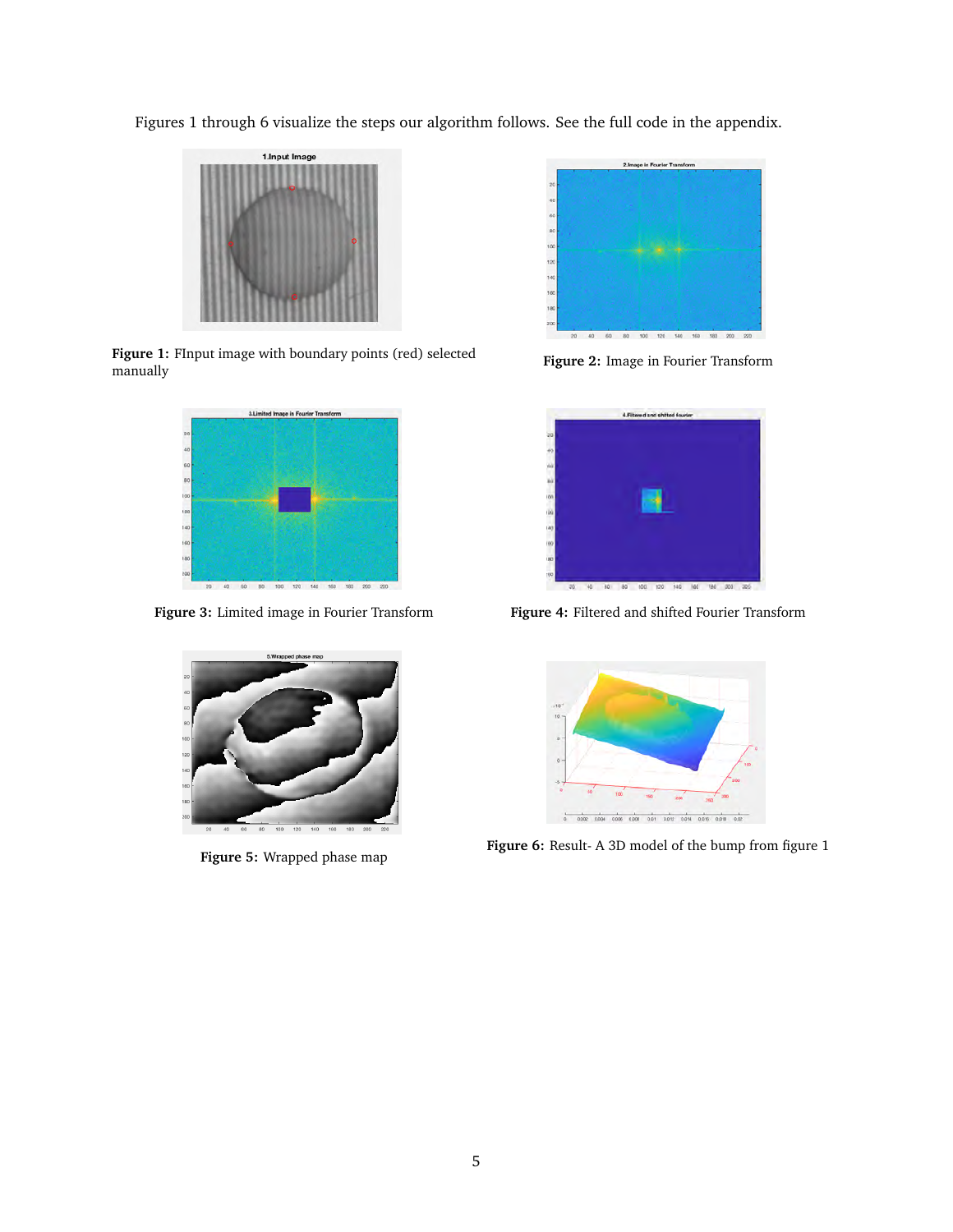#### **4.1.2 Width Measurement and Volume Calculation**

Currently able to obtain the length, width and height of measured bump. This does require using human interaction with program to define boundaries. Next steps towards automation of boundary definition could involve training a neural network.

Though we are able to give fairly accurate measurements for the length, width and height of the reaction bump, we are not yet able to give a reliable value for the volume. This is due to the fact that our program cannot yet detect the boundary around the the bump. Since reaction bumps are not perfectly round or symmetric, we need information for the edge of the entire bump to deliver and accurate volume measurement. Currently, we are only able to manually select four points on the boundary of the bump and use the height at the center intersection, which is not an accurate representation of the volume of the bump. Once the edge detection algorithm is completed, calculating the an accurate volume will be possible.





**Figure 8:** Best current results of bleb imaging.

**Figure 7:** The technician needs to locate 4 points on the boundary of the bleb before the computer runs any calculations.

Our current results for physical length measurements (completed with a ruler) versus using the program show promising results. The physical measurements should be measured with a more precise tool like calipers.

|                  | Physical Measurement  Computer Measurement  Percent Error |         |  |
|------------------|-----------------------------------------------------------|---------|--|
| $5.9 \text{ mm}$ | 5.4 mm                                                    | 10.2%   |  |
| $6.3 \text{ mm}$ | $6.1 \text{ mm}$                                          | $3.2\%$ |  |
| $9.8 \text{ mm}$ | $9.7 \text{ mm}$                                          | 1.0%    |  |
| $9.6 \text{ mm}$ | $10.2 \text{ mm}$                                         | $6.3\%$ |  |
|                  |                                                           |         |  |

## **4.2 Experimental**

## **4.2.1 Optical System Overview**

The light source is collimated by the first lens , and evenly illuminates the grating that is placed in the path of light. Then the grating is imaged by a second lens at two focal lengths away, resulting in a magnification of 1. The image plane is placed perpendicular to the camera to prevent loss of information due to shadows. Two polarizers, placed after the grating and before the camera, improves images quality from light scattering off of the surface of the skin where the bleb would be measured.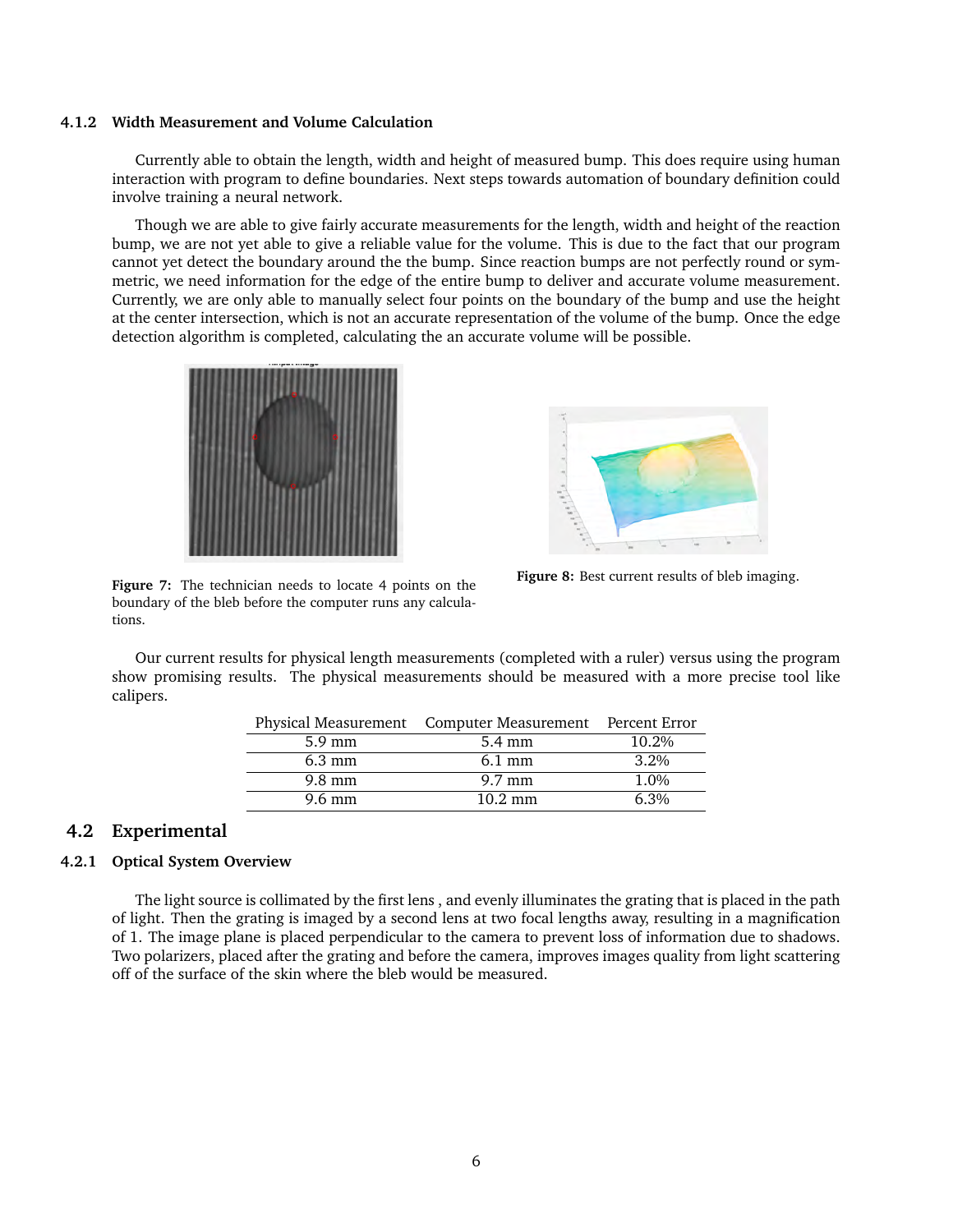

**Figure 9:** Schematics of the optical projection and detecting system. Grating is projected onto an image plane that is perpendicular to the camera.



**Figure 10:** A Zemax stimulation of the design. The quality of the image of the grating was analyzed with CodeV. The MTF of the image is 0.5 at 10 lp/mm.

| Illumination             | System                           |
|--------------------------|----------------------------------|
| Collimator Lens Diameter | $30 \text{ mm}$                  |
| EFL                      | $60 \text{ mm}$                  |
| F-Number                 | $\mathcal{D}$                    |
| MTF                      | $0.9$ at $10 \text{ lp/mm}$      |
| Magnification            | 1X                               |
| System Length            | 350 mm                           |
| <b>Grating Spacing</b>   | $2-4$ lp/mm                      |
| Light Source             | White LED, cell phone flashlight |
| <b>CCD</b> Resolution    | 1MP at 5 $\mu$ m per pixel       |

## **4.2.2 Lab Setup**

Our final presented system setup has two parallel polarizers [9.2.2] to reduce scatter; the image plane is perpendicular to the CCD instead of the projection system; the lens mounts were made smaller to reduce the angle between the projection and the CCD to 14.7°; and the system was rotated vertically to allow for patients to rest arm on flat surface under CCD.



**Figure 11:** Final presented lab setup.



**Figure 12:** System from top view with CCD and projection arm.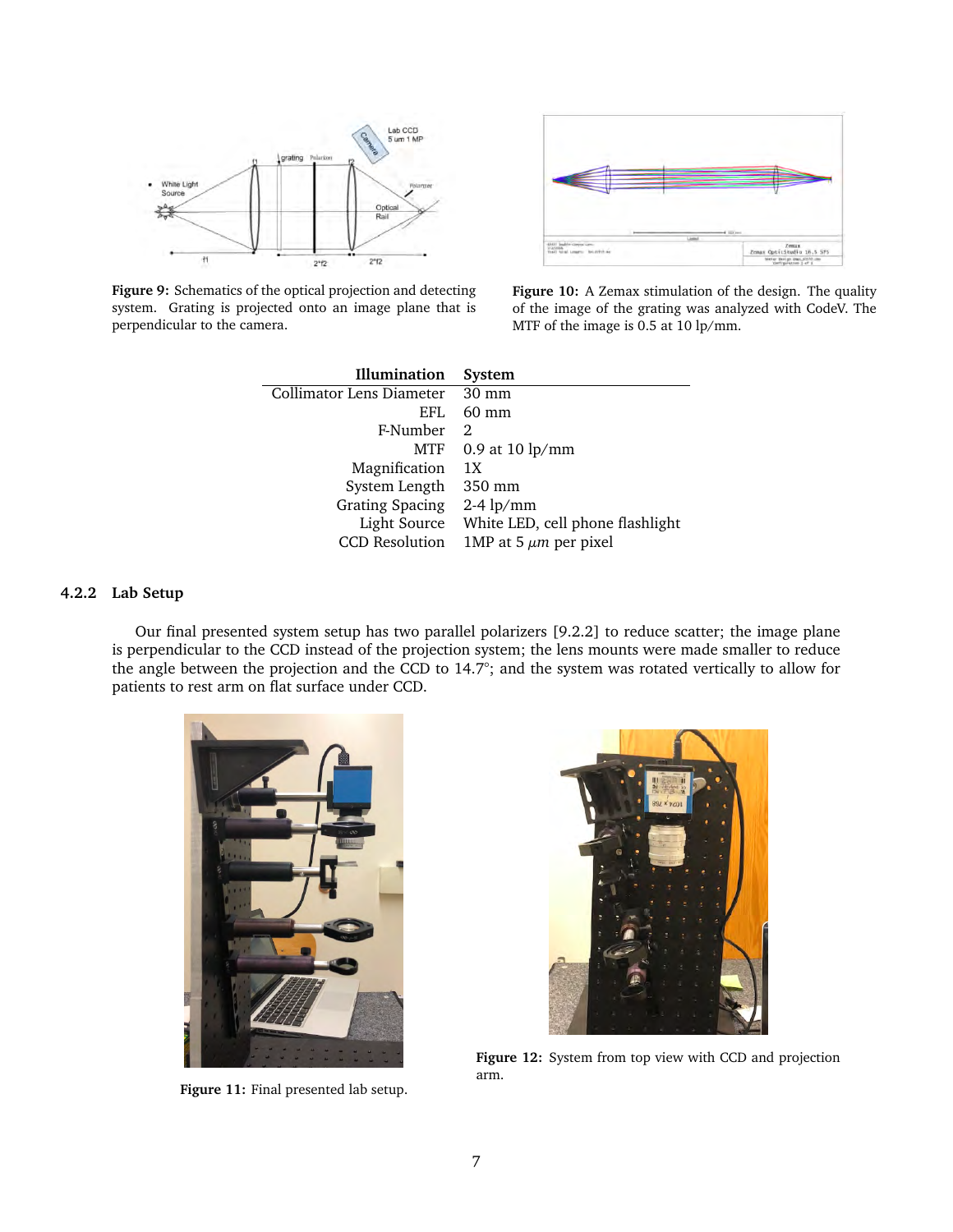## **4.2.3 Environment**

As a device intended for clinics, it needs to operate in the following environment:

- Temperature: 59-77  $\mathrm{F}$  operation range
- Relative Humidity: 40% room temperature
- Outlet/battery power
- Ambient room light

## **5 In Vivo Testing**

We were able to project the grating pattern onto skin and still maintaining fringe contrast despite scattering. A TB team member had a PPD injection from UHS, and attempted to measure the bleb with the designed system. However, due to an unexpected factor of sharing lab equipments, the system needed realignment. Therefore, the bleb dissipated before a measurement took place. Below are earlier images captured of a raised mole on the skin, this gives the same idea as what the injection would have been but only the same color.





**Figure 13:** This is a mole on one of the teammates under **Figure 14:** This is the same as Figure 13 but under red LED. green LED.



**Figure 15:** Results from the green light mole. This was early in our code and lab setup so it is not as high definition as we have been achieving. However it shows that skin testing does work.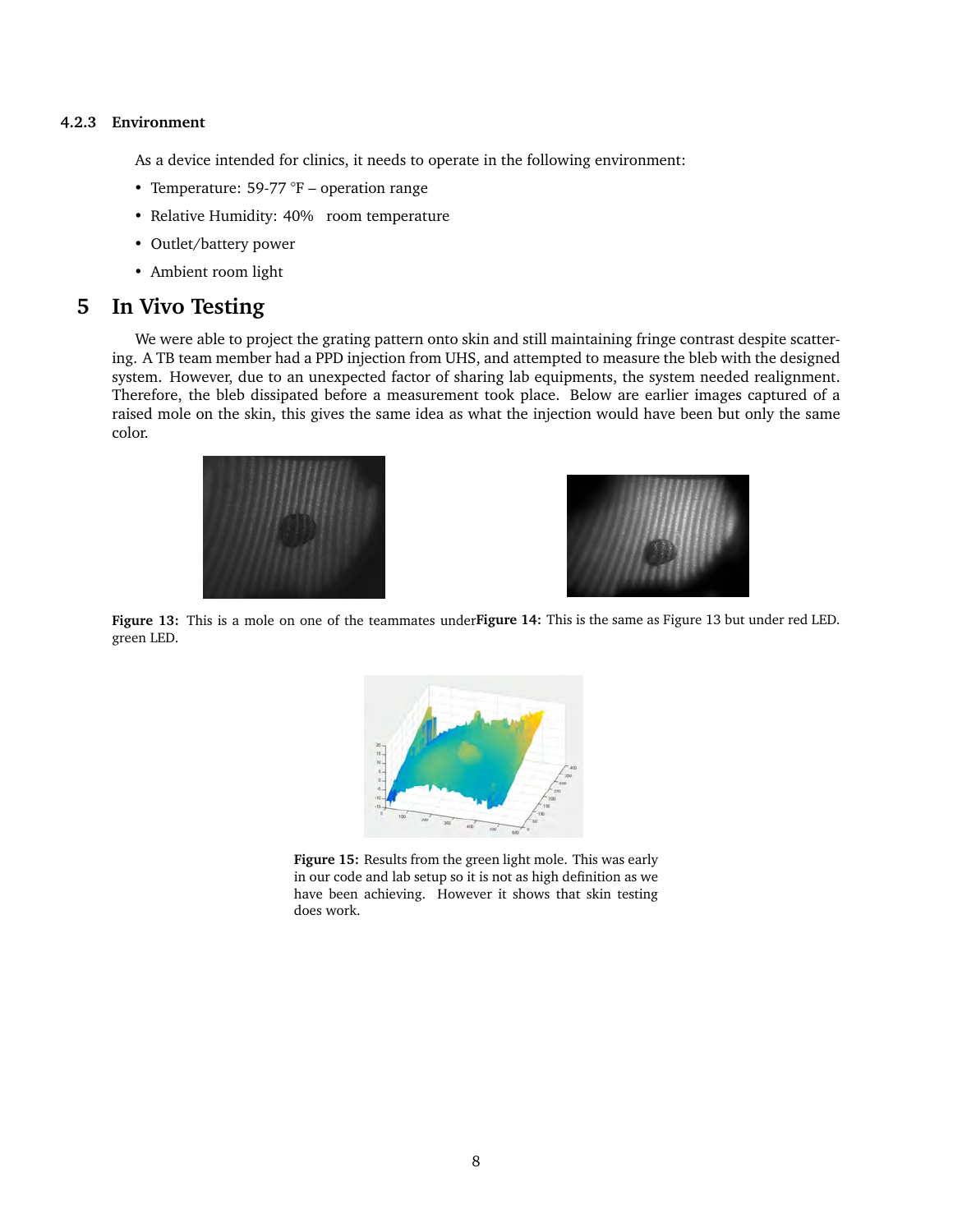# **6 Cost Analysis**

This is the current cost analysis for what was presented on Design Day. The fourth colomn is the cost of the item had we not had the benefit of the teaching lab supplies. [9.2.3-4]

| Items Needed          | Item Found                          | Cost     |                          |
|-----------------------|-------------------------------------|----------|--------------------------|
| Visible Light Source  | Cell Phone Flashlight               | Free     | $\overline{\phantom{0}}$ |
| Line Grating          | Teaching Lab Equipment              | Free     | \$150                    |
| Two Lenses            | Edmund Optics (60mm FL, 30 mm Dia.) | \$30 ea. | $\overline{\phantom{a}}$ |
| Camera                | The Imaging Source, S/N:DMK31BF03   | Free     | TBD                      |
| <b>Optical Mounts</b> | Teaching Lab Equipment              | Free     | \$30 ea.                 |
| Linear Polarizers     | Teaching Lab Equipment              | Free     | \$10-20 ea.              |

# **7 Design Day**

Our plan was to present a system that when a created 3D object is placed in the system we will receive a computer 3d model and the volume, height and width measurements. Ideally we would have liked to use skin or chicken skin,but that proved to be difficult with the current equipment we have so we settled for a demo with our calibration bump.

At design day, we presented a vertically aligned prototype system to show proof of concept. People were able to put their arm in the system with a fake\* (maybe a different word here) bump placed on their forearm. We captured that image and manually ran it through our program to produce a 3D model as well as the height, length and width of the bump.

We expanded our demo further by explaining our vision for the future of this prototype. We discussed how we used the cell phone light as the light source because our final vision is to have a small system that can be attach to and be used with a cell phone.



**Figure 16:** Our poster on Design Day May 4, 2018.



**Figure 17:** Our setup on Design Day May 4, 2018.



**Figure 18:** Our setup on Design Day May 4, 2018.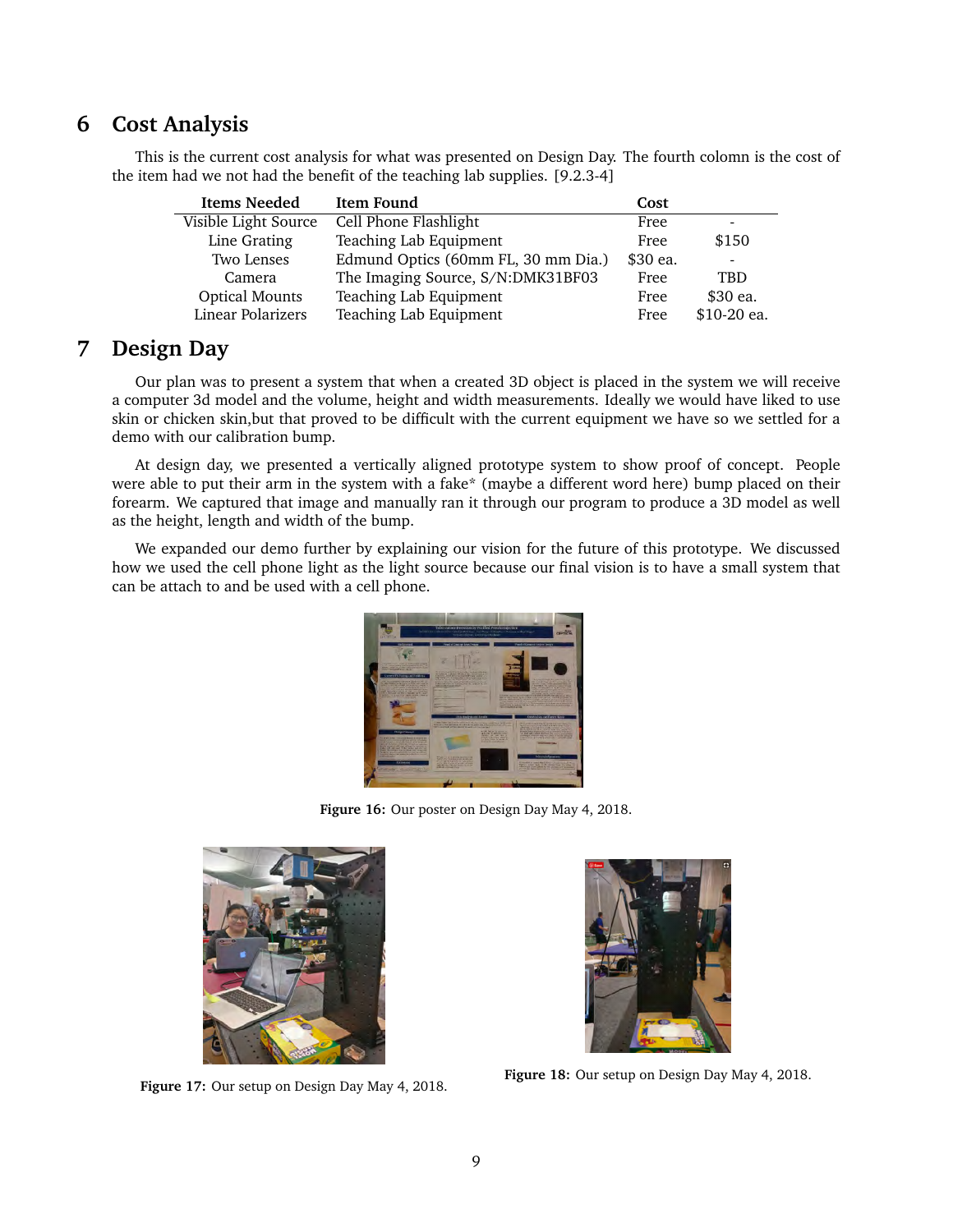# **8 Future Design Suggestions**

**Truncate the System:** One of the concerns of the customer was to have a design that is easily portable as well as small in size. We have worked towards achieving this goal with the reduction of angle between the projection and imaging arm, thus reducing the width of the system. The length of the design was limited by the focal length of the lens, 30 mm. As part of this project, we also created a truncated version of our design system with a goal of maintaining the field of view of an 25 mm object as well as an projected grating image of 1X magnification.

A ThorLab Achromatic Doublet (focal length of 25mm and a diameter of 12.7 mm) was used to attempt to replicate the performance of the imaging lens, lens between the grating and the image plane. The collimating lens was replaced by a Edmund Optics' double-convex lens with a focal length of 20 mm and a diameter of 15 mm. Although the new design's overall length was potentially truncated to 160.5 mm, almost half of the original design, the magnification was lowered to 0.29 to compensate for the 25 mm object field of view.



**Figure 19:** A Zemax simulation of a ThorLab Achromatic lens imaging an 25 mm diameter object, size of grating.[9.2.5]

**Automation of Program:** Ideally the program would be fully automated after an image is taken. In order to achieve this the program needs to be able to detect the boundaries of the bump without interaction. This can be achieved by training a neural network algorithm.

**Cell Phone Attachment:** One purpose of us using the cell phone light was to take the first step in proving this system could be isolated to a cell phone. Using a clip on projection system (to be designed) on the light source, the camera and an app. This would be the ultimate portability method. There is already a small angle between the light source and camera, however this will require some serious engineering and is possibly a project for another senior design team.

**Reaction Spot Database:** This technology would allow for a creation of a database that could give countless examples of reactions that were positive, negative, false-positive or false-negatives. This could lead to further understanding of the development of the disease.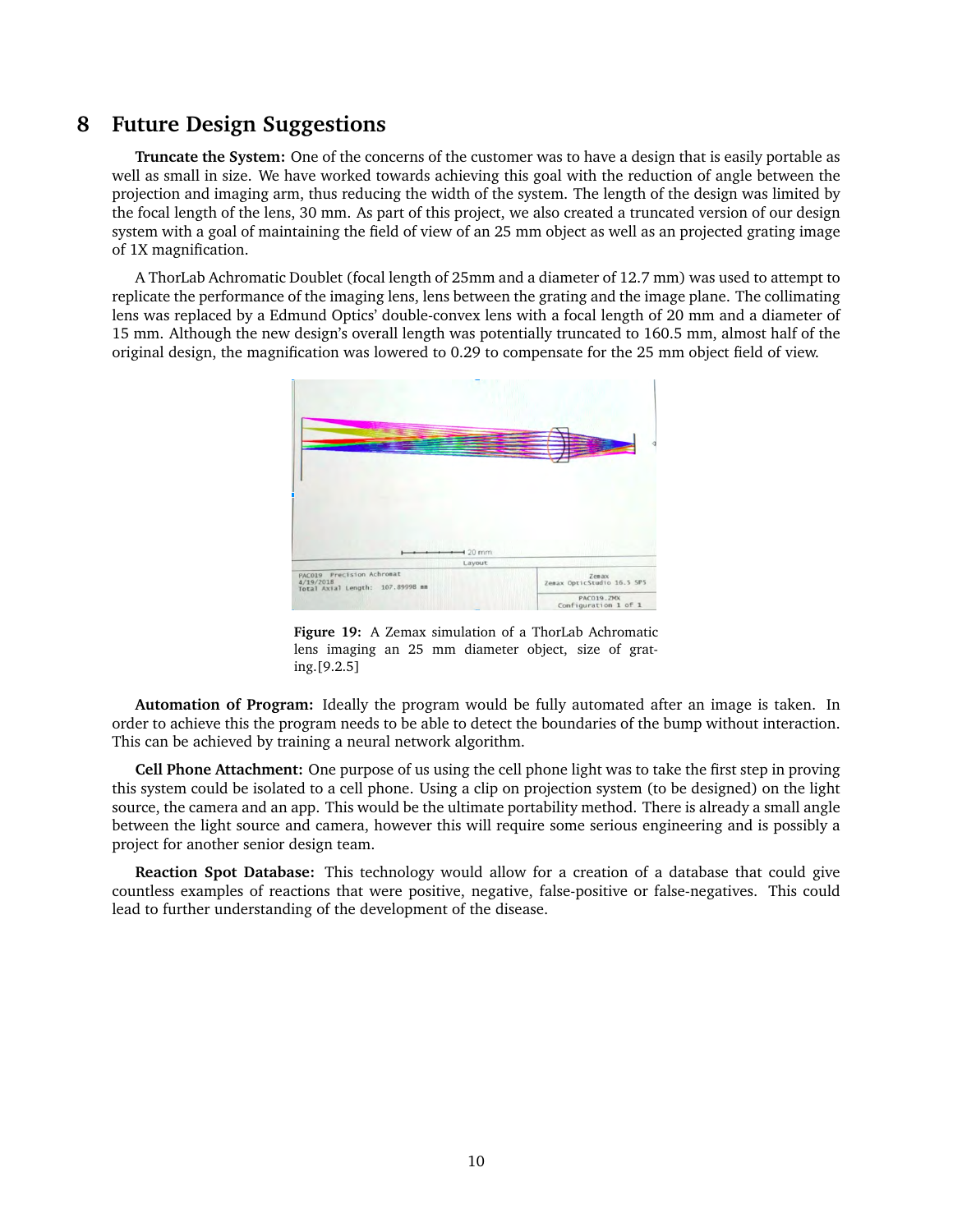# **9 Appendix**

## **9.1 Variables**

- 
- θ: angle between light source and camera *P*: Projected grating period
- *d*: distance between light source and camera
- 
- *L*<sub>0</sub>: length between reference plane and image/object plane
- ∗ *o* , *Gs*: Fourier transforms of original images



## **9.2 Citations**

- 1. **Mathematic Theory**: Tavares, Paulo J., and Mario A. Vaz. "Linear Calibration Procedure for the Phaseto-Height Relationship in Phase Measurement Profilometry." *Optics Communications*, vol. 274, no. 2, 2007, pp. 307–314. 2007.02.038.
- 2. **Polarizer Theory**: Anderson, R. Rox. "Polarized Light Examination and Photography of the Skin." *JAMA Internal Medicine*, American Medical Association, 1 July 1991.
- 3. **Camera**: https://www.theimagingsource.com/products/industrial-cameras/firewire-400-monochrome/dmk31bf03/
- 4. **Collimating Lens**: https://www.edmundoptics.com/optics/optical-lenses/double-convex-dcx-sphericalsinglet-lenses/15mm-dia.-x-20mm-fl-uncoated-double-convex-lens/
- 5. **Doublet** https://www.edmundoptics.com/optics/optical-lenses/double-convex-dcx-spherical-singlet-lenses/15mmdia.-x-20mm-fl-uncoated-double-convex-lens/

# **9.3 Schedule Spring 2018**

- 1. January
	- Create the Matlab Code
	- Collect lab equipments and make customized fringe patterns
- 2. February
	- Finish the Matlab Code
	- Design a 3D print Bump
	- Run Code in the lab with the experiment set up
- 3. March
	- Make Code revision
	- IA Presentation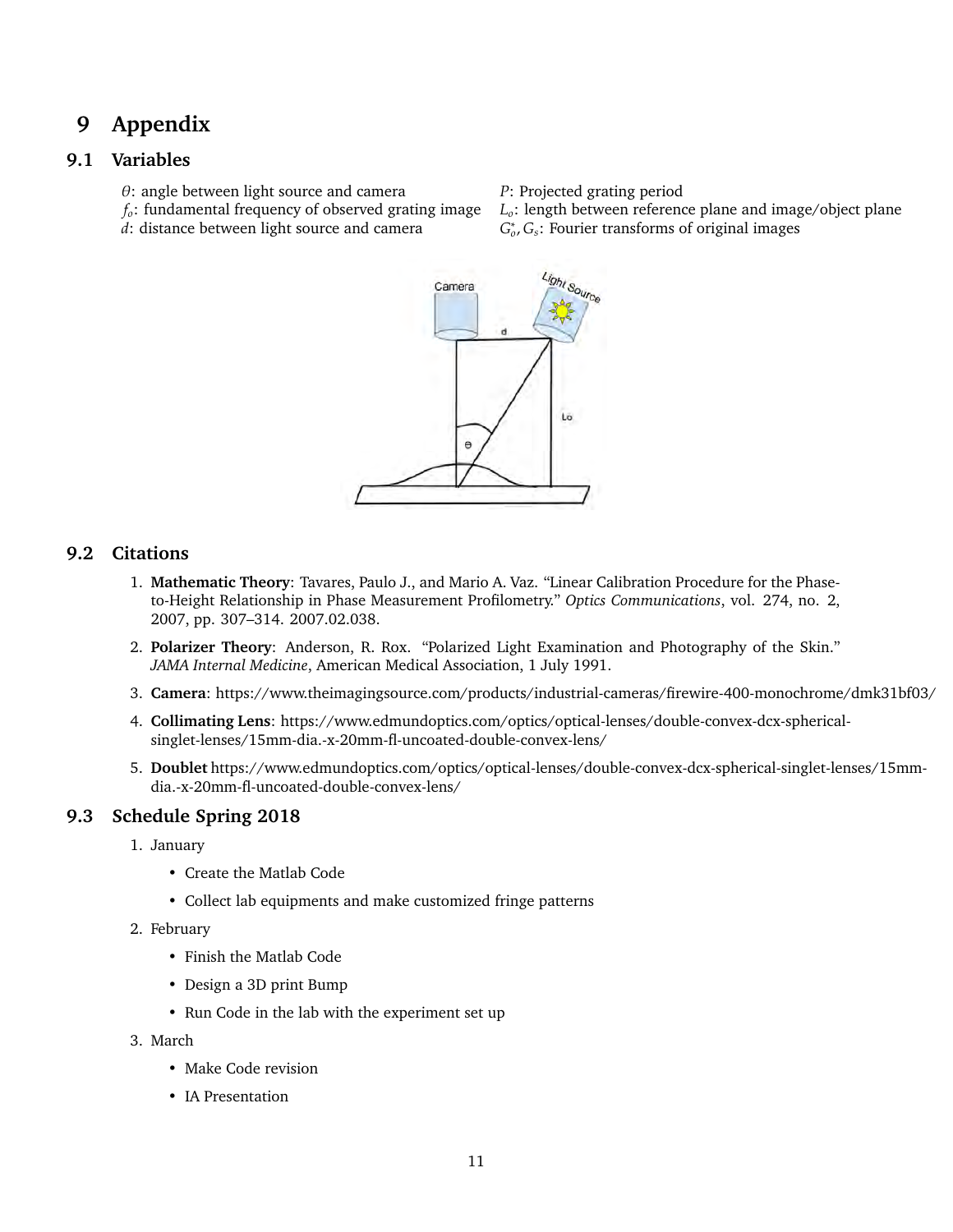- 4. April
	- Continue test trial
	- Expand test bump samples
	- Portability & Design Day
- 5. May
	- Final Document Submission

## **9.4 Progression of Image Results**



Figure 20: Feb 25. Paper. Grating 4 lp/mm. No Polarizers. Image perpendicular to source



**Figure 21:** February 25. Mole. No polarizers. Grating: 1 lp/mm. Image Plane perpendicular to source.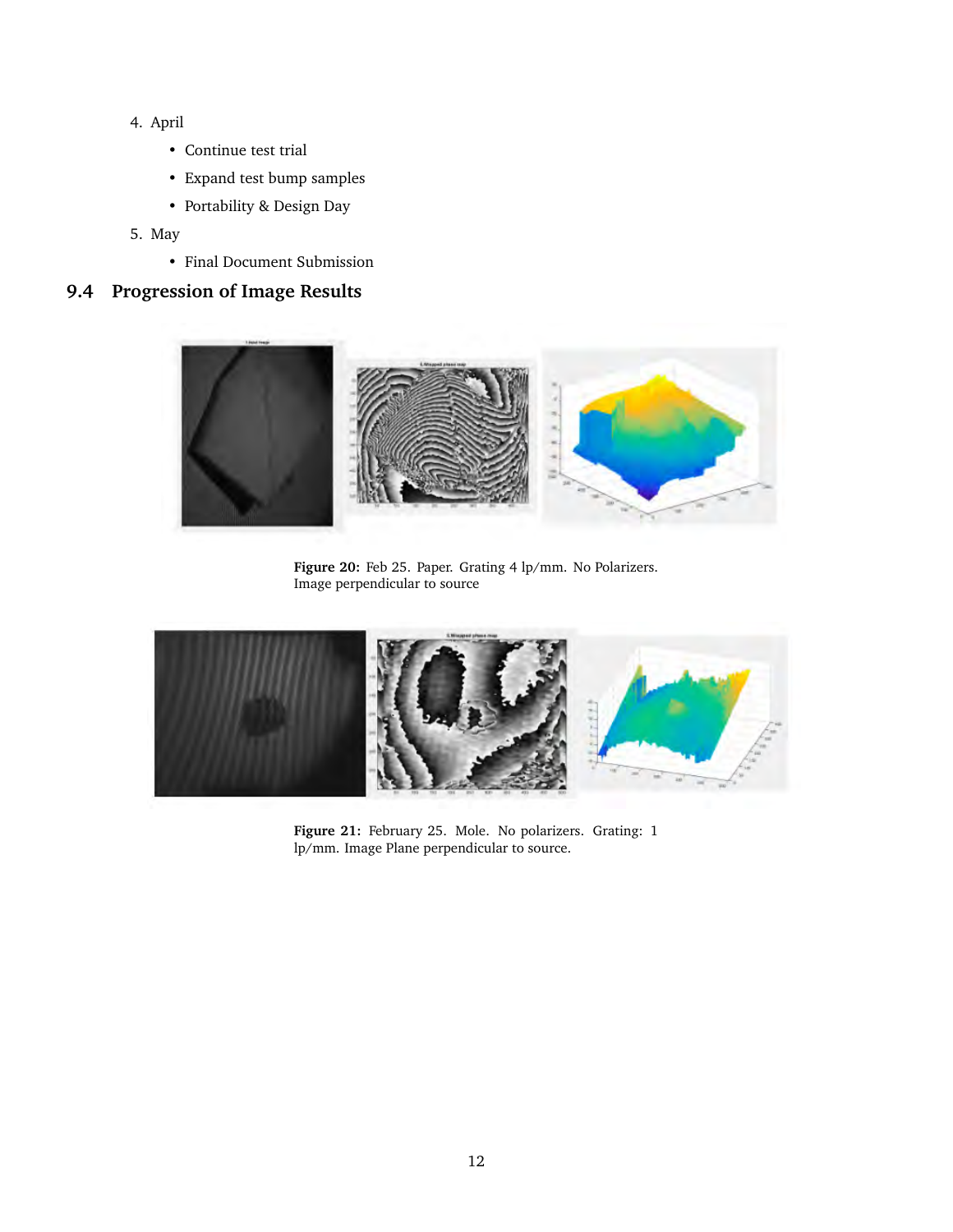

**Figure 22:** March 25,2018. Model Magic White Bump. 5 mm width on white background. Image Plane perpendicular to source. No polarizers



**Figure 23:** May 3. Bump 6 mm width on white background. With Polarizers and image plane perpendicular to camera.



**Figure 24:** Development of lab setup.

## **9.5 Matlab Code**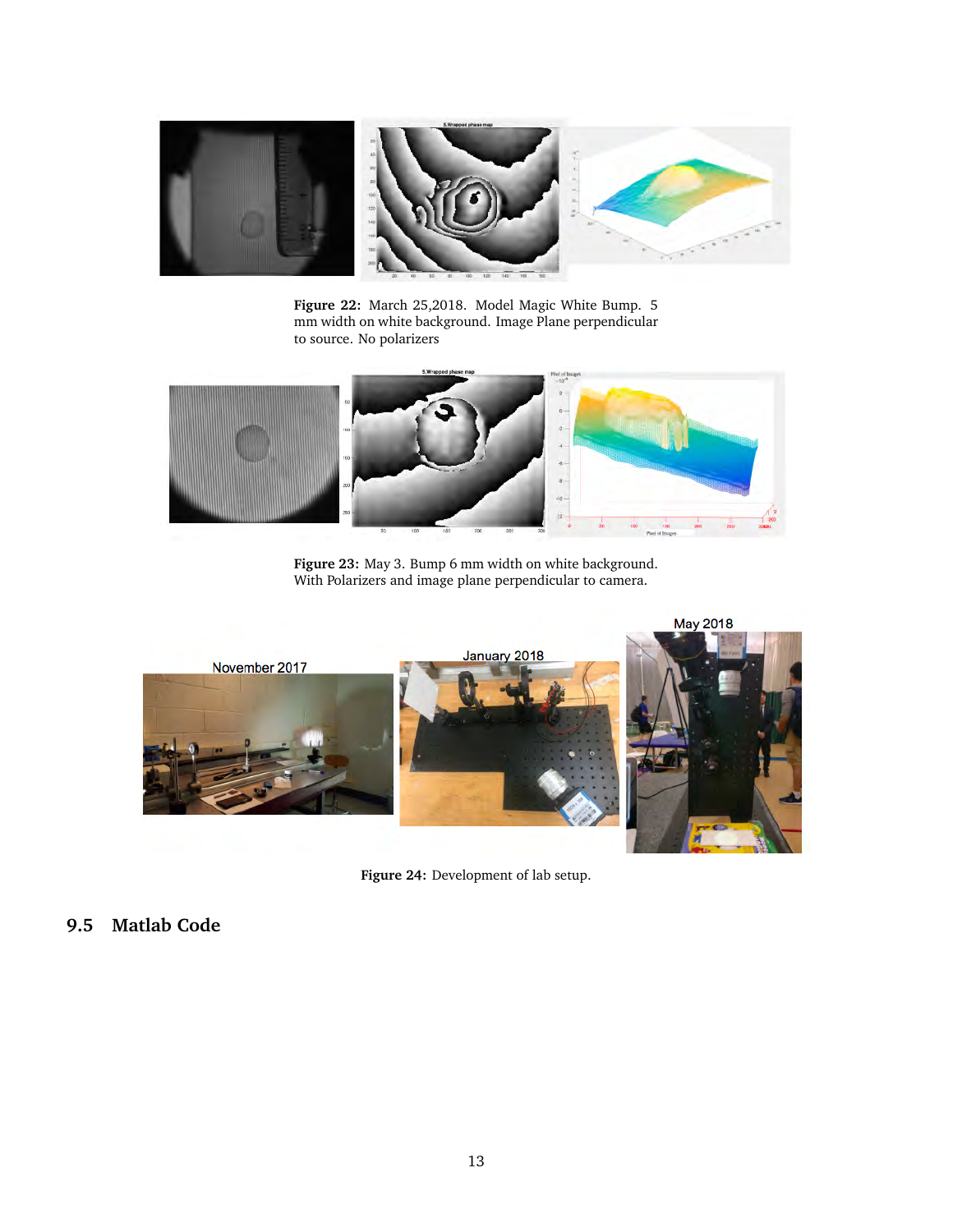## **Contents**

- **[Initialization](#page-13-0)**
- [for each quened pixel, its four neighbors are unwrapped.](#page-14-0)
- **[Insert a pixel into AQP](#page-15-0)**
- **[Split the Queue if it is too long](#page-15-1)**
- [Copy pixels from APP to AQP if AQP is empty](#page-16-0)

function  $p =$ unwrapping(g)

## <span id="page-13-0"></span>Initialization

```
[SX SY]=size(g);MaxQueueSize=SX+SY;%maximum Queue Size
HalfMaxQueueSize=fix(MaxQueueSize/2);%half of MaxQueueSize
MinQualityThresh=0.01;%Minimum quality threshold
m=ones(SX,SY); 
a=abs(g);%a=a.*mask;
p=angle(g);%phase to be unwrapped
L=bwlabel(m); 
Lnumber=max(max(L)); 
Unwrapped=zeros(SX,SY);%to indicate whether a pixel has been unwrapped
Qa=zeros(MaxQueueSize,1);%amplitude (array for quened pixels,AQP)
Qx=zeros(MaxQueueSize,1);%x coordinate
Qy=zeros(MaxQueueSize,1);%y coordinate
Qn=0;%number of queued pixels
Pa=zeros(SX*SY,1);%amplitude (array for postponed pixels, APP)
Px=zeros(SX*SY,1);%x coordinate
Py=zeros(SX*SY,1);%y coordinate
Pn=0;%number of postponed pixels
```

```
Not enough input arguments.
```
Un=0; %number of pixels unwrapped

```
Error in unwrapping (line 4) 
[SX SY]=size(g);
```

```
for i=1:Lnumber 
    %find highest quality
    [start x start y]=find(a==max(max(a.*(L==i))),1,'first');
    %push into AQP
    [Qx Qy Qa Qn] = InsertQueue(Qx,Qy,Qa,Qn,start x,start y,a(stat x,start y));
     Unwrapped(start_x,start_y)=1;%seed is taken as unwrapped
     Un=Un+1;%update Un
```

```
end
```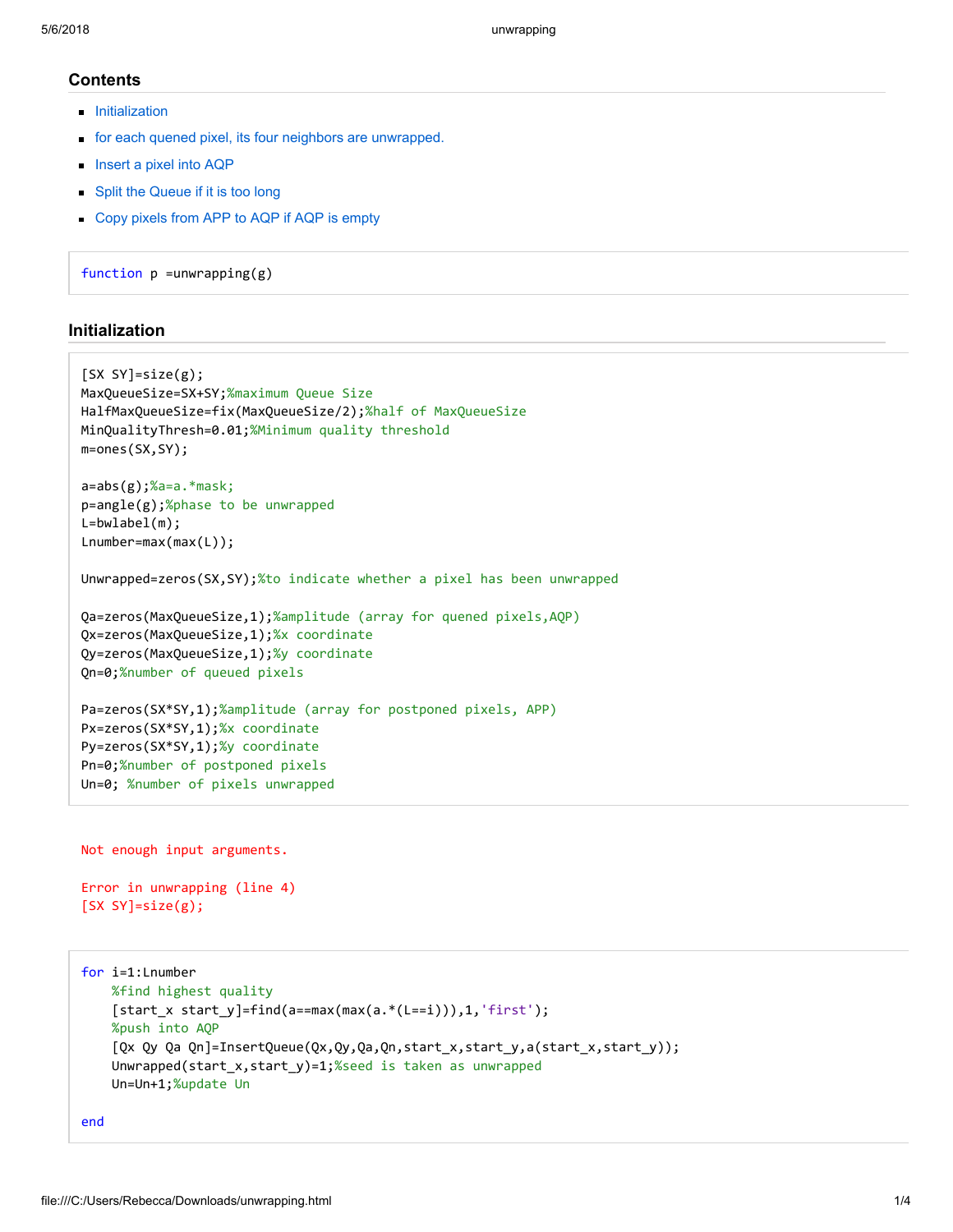## <span id="page-14-0"></span>for each quened pixel, its four neighbors are unwrapped.

```
while Qn>0 
     %step 3.1:
    cx = Qx(1); cy = Qy(1); Qx(1:Qn-1)=Qx(2:Qn);%delete
     Qy(1:Qn-1)=Qy(2:Qn);%delete
     Qa(1:Qn-1)=Qa(2:Qn);%delete
    Qn=Qn-1; %push the left neighbor into the AQP or APP
    if cx-1>0 && Unwrapped(cx-1,cy)==0 && m(cx-1,cy)==1
         %unwrapping the left neighbor
        p(cx-1,cy)=p(cx-1,cy)-round((p(cx-1,cy)-p(cx,cy))/(2/pi)*2*pi; if a(cx-1,cy)>MinQualityThresh %push into AQP if quality is high
             [Qx Qy Qa Qn]=InsertQueue(Qx, Qy, Qa, Qn, cx-1, cy, a(cx-1, cy));
             if Qn==MaxQueueSize %if AQP reaches preset size, split it
                  [Qn,Px,Py,Pa,Pn,MinQualityThresh]= SplitQueue(Qx,Qy,Qa,Qn,Px,Py,Pa,Pn,HalfMaxQueueSize);
             end
         else %push into APP if qualtiy is low
             Pn=Pn+1;Px(Pn)=cx-1;Py(Pn)=cy;Pa(Pn)=a(cx-1,cy); 
         end
        Unwrapped(cx-1,cy)=1;%mark this pixel as unwrapped.
         Un=Un+1; %update Un
     end
     %push the right neighbor into the AQP or APP
    if cx+1 < SX+1 && Unwrapped(cx+1,cy)==0 && m(cx+1,cy)==1
        p(cx+1,cy)=p(cx+1,cy)-round((p(cx+1,cy)-p(cx,cy))/(2/pi)*2*pi; if a(cx+1,cy)>MinQualityThresh 
             [Qx Qy Qa Qn]=InsertQueue(Qx, Qy, Qa, Qn, cx+1,cy, a(cx+1,cy));
             if Qn==MaxQueueSize 
                  [Qn,Px,Py,Pa,Pn,MinQualityThresh]= ...
                      SplitQueue(Qx,Qy,Qa,Qn,Px,Py,Pa,Pn,HalfMaxQueueSize);
             end
         else
             Pn=Pn+1;Px(Pn)=cx+1;Py(Pn)=cy;Pa(Pn)=a(cx+1,cy); 
         end
         Unwrapped(cx+1,cy)=1; 
         Un=Un+1; 
     end
     %push the upper neighbor into the AQP or APP
    if cy-1>0 && Unwrapped(cx, cy-1)==0 && m(cx, cy-1)==1
        p(cx, cy-1)=p(cx, cy-1)-round((p(cx, cy-1)-p(cx, cy))/2/pi)*2*pi; if a(cx,cy-1)>MinQualityThresh 
              [Qx Qy Qa Qn]=InsertQueue(Qx,Qy,Qa,Qn,cx,cy-1,a(cx,cy-1));
             if Qn==MaxQueueSize 
                  [Qn,Px,Py,Pa,Pn,MinQualityThresh]= ...
                      SplitQueue(Qx,Qy,Qa,Qn,Px,Py,Pa,Pn,HalfMaxQueueSize);
             end
         else
             Pn=Pn+1;Px(Pn)=cx;Py(Pn)=cy-1;Pa(Pn)=a(cx,cy-1); 
         end
         Unwrapped(cx,cy-1)=1; 
         Un=Un+1; 
     end
     %push the lower neighbor into the AQP or APP
```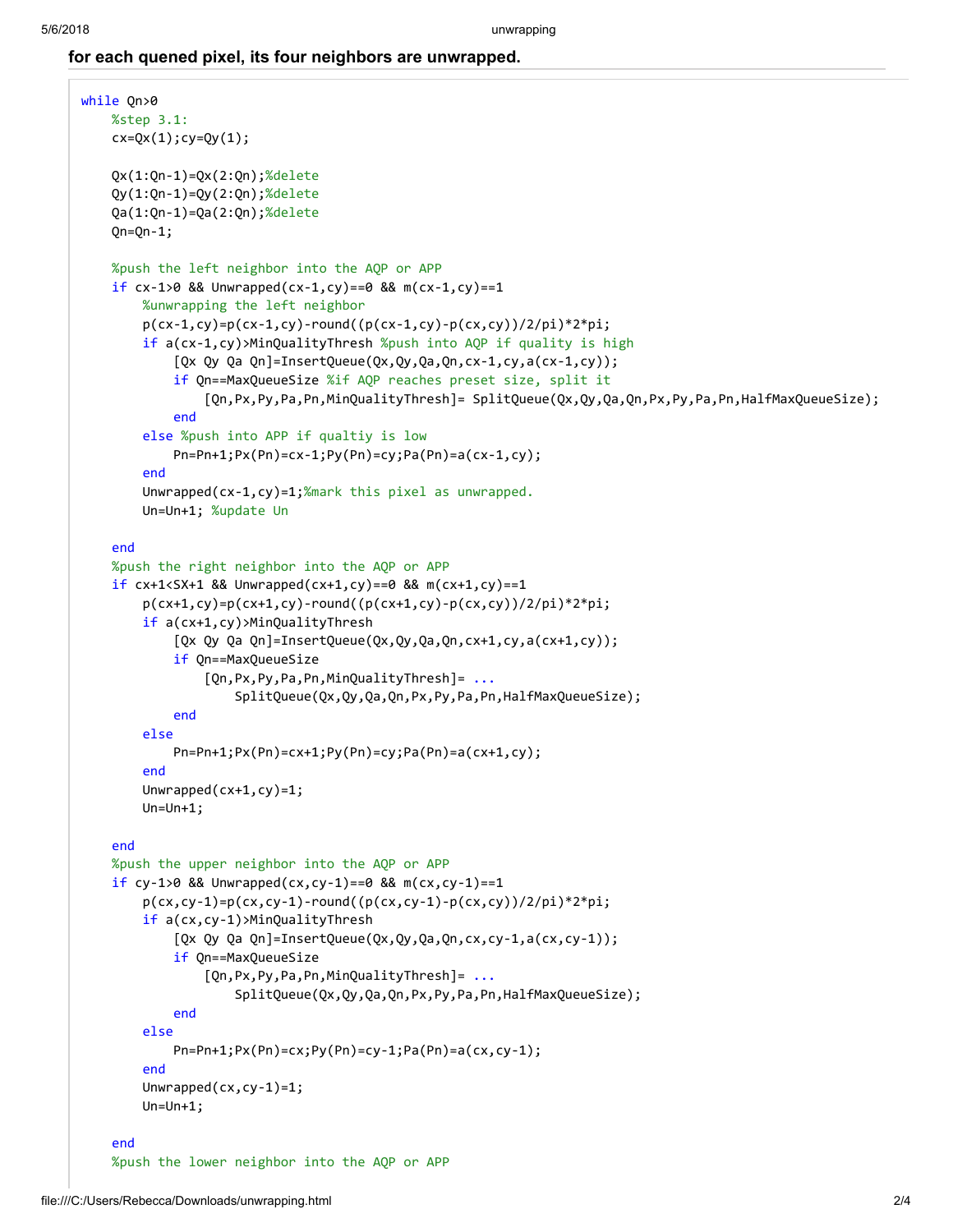```
5/6/2018 unwrapping
```

```
if cy+1<SY+1 && Unwrapped(cx,cy+1)==0 && m(cx,cy+1)==1
        p(cx, cy+1)=p(cx, cy+1)-round((p(cx, cy+1)-p(cx, cy))/2/pi)*2*pi; if a(cx,cy+1)>MinQualityThresh 
              [Qx Qy Qa Qn]=InsertQueue(Qx,Qy,Qa,Qn,cx,cy+1,a(cx,cy+1));
             if Qn==MaxQueueSize 
                  [Qn,Px,Py,Pa,Pn,MinQualityThresh]= ...
                      SplitQueue(Qx,Qy,Qa,Qn,Px,Py,Pa,Pn,HalfMaxQueueSize);
             end
         else
             Pn=Pn+1;Px(Pn)=cx;Py(Pn)=cy+1;Pa(Pn)=a(cx,cy+1); 
         end
         Unwrapped(cx,cy+1)=1; 
         Un=Un+1; 
     end
     %if AQP is empty, copy data from APP
     if Qn==0 && Pn>0 
         [Qx,Qy,Qa,Qn,Px,Py,Pa,Pn,MinQualityThresh]= ...
             Copy2Queue(Qx,Qy,Qa,Qn,Px,Py,Pa,Pn,HalfMaxQueueSize);
     end
end
p=p.*m+(min(min(p.*m))-2*pi).*(1-m);
```
## <span id="page-15-0"></span>Insert a pixel into AQP

function [Qx, Qy, Qa, Qn]=InsertQueue(Qx,Qy,Qa,Qn,x,y,a)

```
I=find(Qa(1:Qn)<a,1,'first'); %find its proper inserting point
if isempty(I) %put in the end of AQP
    Qx(Qn+1)=x;Qy(Qn+1)=y;Qa(Qn+1)=a;else %inset into AQP
     Qx(I+1:Qn+1)=Qx(I:Qn); 
    QX(I)=X; Qy(I+1:Qn+1)=Qy(I:Qn); 
    Qy(I)=y; Qa(I+1:Qn+1)=Qa(I:Qn); 
    Qa(I)=a;end
Qn=Qn+1;%update Qn
```
## <span id="page-15-1"></span>Split the Queue if it is too long

function [Qn,Px,Py,Pa,Pn,MinQualityThresh]= ... SplitQueue(Qx,Qy,Qa,Qn,Px,Py,Pa,Pn,HalfMaxQueueSize)

## %put second half of AQP into APP

```
Pa(Pn+1:Pn+Qn-HalfMaxQueueSize)=Qa(HalfMaxQueueSize+1:Qn); 
Px(Pn+1:Pn+Qn-HalfMaxQueueSize)=Qx(HalfMaxQueueSize+1:Qn); 
Py(Pn+1:Pn+Qn-HalfMaxQueueSize)=Qy(HalfMaxQueueSize+1:Qn); 
Pn=Pn+Qn-HalfMaxQueueSize; %update Pn
Qn=HalfMaxQueueSize; %update Qn
MinQualityThresh=Qa(Qn);%Update MinQualityThresh
```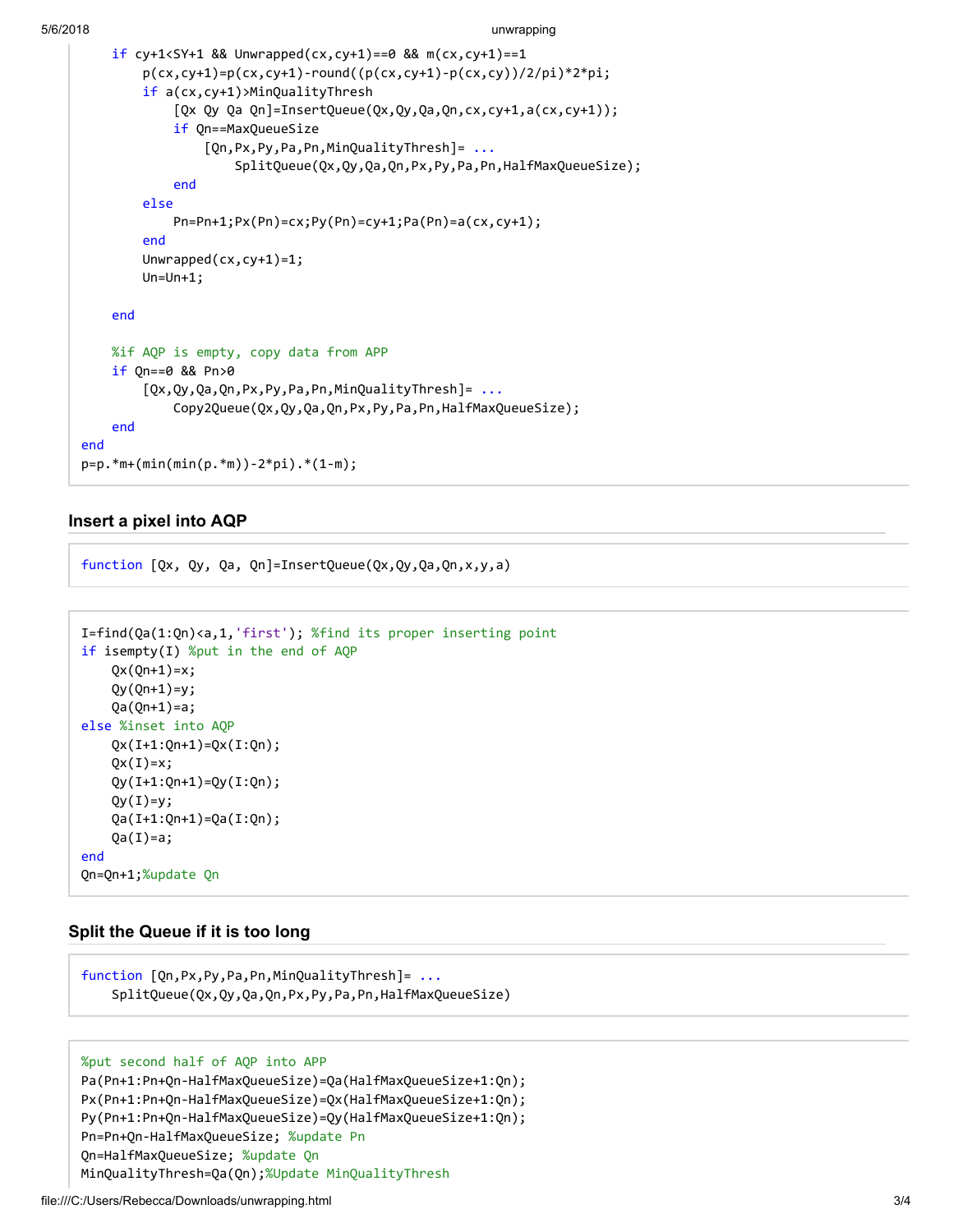## <span id="page-16-0"></span>Copy pixels from APP to AQP if AQP is empty

function [Qx,Qy,Qa,Qn,Px,Py,Pa,Pn,MinQualityThresh]= ... Copy2Queue(Qx,Qy,Qa,Qn,Px,Py,Pa,Pn,HalfMaxQueueSize) Cn=min(Pn,HalfMaxQueueSize);%number of pixel to be copied [temp I]=sort(Pa(1:Pn),'descend'); %sort APP and store in 'temp' Qa(1:Cn)=temp(1:Cn); %copy to AQP  $Qx(1:Cn)=Px(I(1:Cn));$  $Qy(1:Cn) = Py(I(1:Cn));$ Qn=Cn; % update Qn MinQualityThresh=Qa(Qn); %update MInQualityThresh Pa(1:Pn-Cn)=temp(Cn+1:Pn); %arrange APP Px(1:Pn-Cn)=Px(I(Cn+1:Pn)); Py(1:Pn-Cn)=Py(I(Cn+1:Pn)); Pn=Pn-Cn;%update Pn

[Published with MATLAB® R2017a](http://www.mathworks.com/products/matlab/)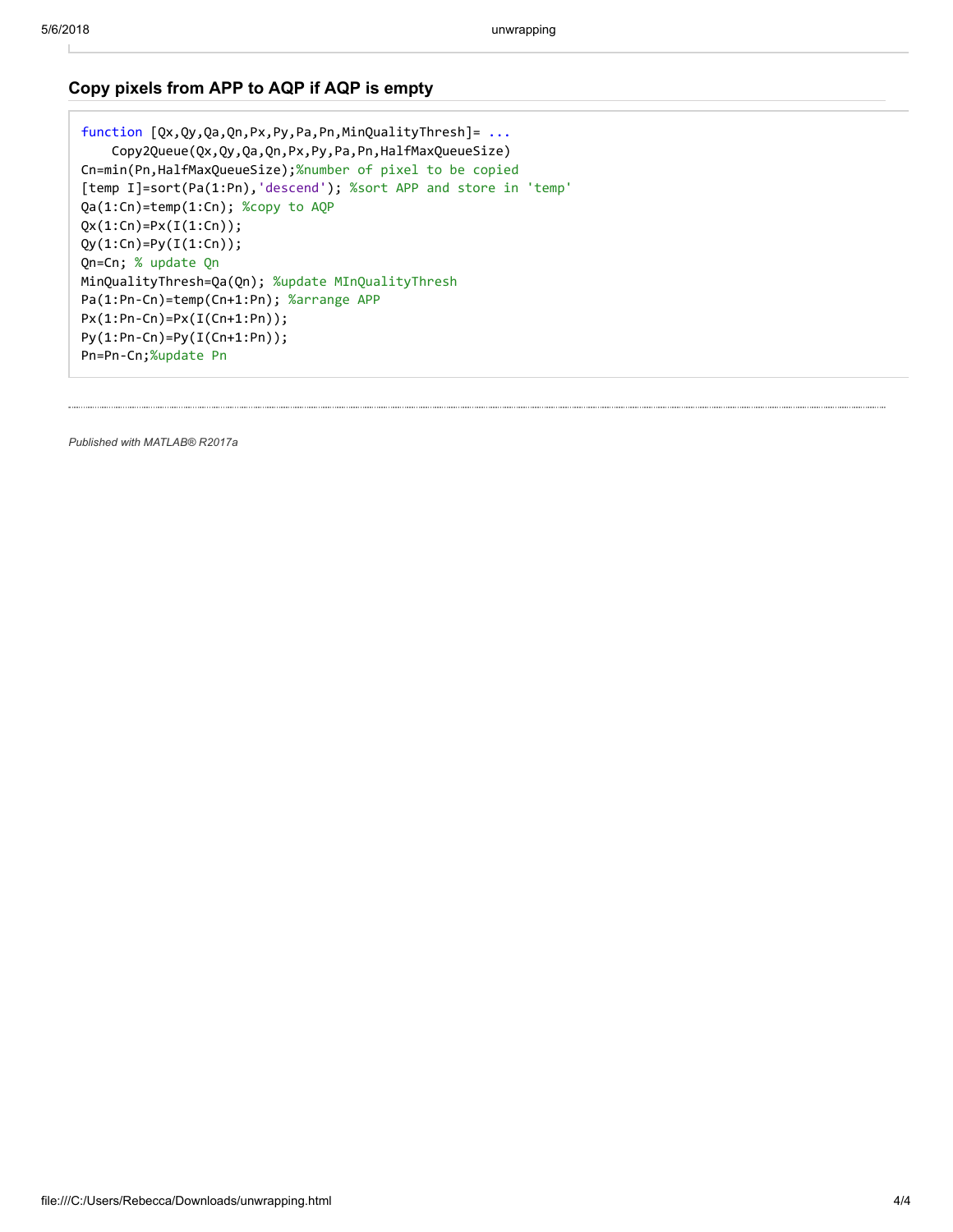#### **Contents**

- [Clean all the setting](#page-17-0)
- [1. Load the image](#page-17-1)
- **[Distance](#page-17-2)**
- **[2. Fourier transform // https://www.mathworks.com/help/matlab/ref/fftshift.html](#page-18-0)**
- [3. Filtering the spectrum centered around fo and translating to the origin results in](#page-18-1)
- [4. Phase Unwrapping using quality guided Flood Filling algorithm](#page-18-2)
- [5. 3D calibration](#page-18-3)
- [Show the highest and lowest point in this 3D model](#page-19-0)

#### <span id="page-17-0"></span>Clean all the setting

clear; clc;close all;

#### <span id="page-17-1"></span>1. Load the image

```
%image = imread('coin111.tif'); % read an image
%image = imread('sample1.jpeg'); % read an image
%image = imread('gl_2.png'); % read an image
%image = imread('rl3.png'); % read an image
%image = imread('b&w.png'); % read an image
%image = imread('MM1.bmp'); % read an image
image = imread('biggerbumponwhite.bmp'); % read an image
%image = imread('1.png'); % read an image
if(size(image,3)>1) % Color to Black&white
     image=rgb2gray(image); 
end
image=im2double(image); % Convert Image to Double Precision
imshow(image);title('1.Input Image')% display the original image
```
#### <span id="page-17-2"></span>**Distance**

```
hold on; 
xy = []; 
n = 0;distance = []; 
while n < 4[xi,yi] = ginput(1); plot(xi,yi,'ro') 
    n = n+1;xy(:,n) = [xi;yi];end
%disp(xy(1,1));%disp(xy(1,2));
%disp(xy(2,1));
%disp(xy(2,2));
disp('Pick 2 points for width and then 2 for length'); 
C_d = 16410;d1= sqrt((xy(2,2)-xy(1,1))^2+(xy(1,2)-xy(2,1))^2);d1 = d1 / C d;d2= sqrt((xy(2,4)-xy(1,3))^2+(xy(2,3)-xy(1,4))^2);
```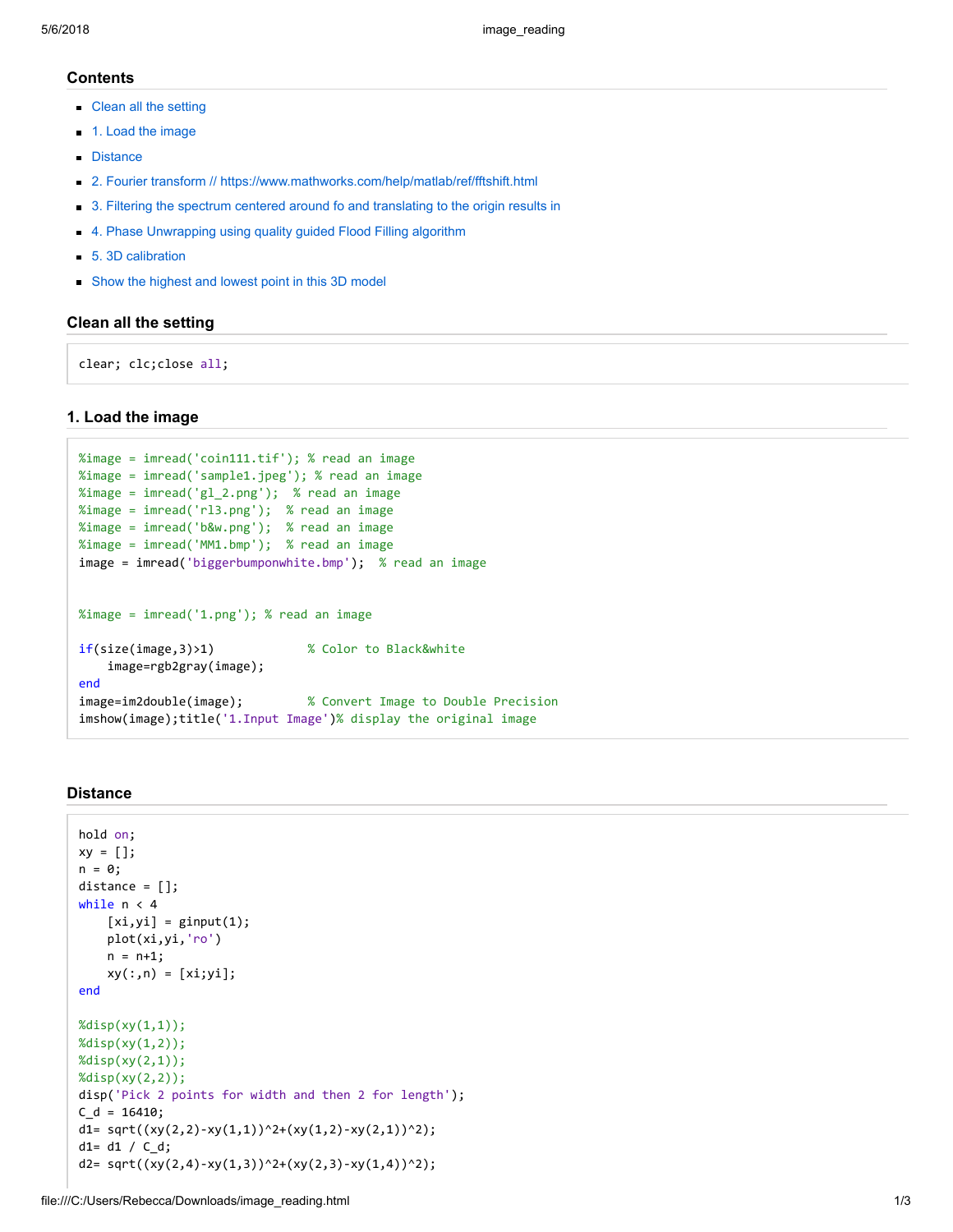```
d2 = d2 / C d;
```

```
disp('The width is: (m)'); 
disp(d1); 
disp('The length is: (m)'); 
disp(d2);
```

```
Pick 2 points for width and then 2 for length 
The width is: (m) 
     0.0066 
The length is: (m) 
     0.0069
```
#### <span id="page-18-0"></span>2. Fourier transform // https://www.mathworks.com/help/matlab/ref/fftshift.html

```
image_fft = fftshift(fft2(image)); %%// https://www.mathworks.com/help/matlab/ref/fft2.html
figure; imagesc(log(abs(image fft))); %%// https://www.mathworks.com/help/matlab/ref/imagesc.html
title('2.Image in Fourier Transform'); 
index = zeros(size(image_fft)); 
[x, y] = find(abs(image_fft) == max(max(abs(image_fft)));
image fft(x-15:x+15,y-18:y+18) = 0; %% select area with most information and least noise
figure; imagesc(log(abs(image fft)));
title('3.Limited Image in Fourier Transform');
```
#### <span id="page-18-1"></span>3. Filtering the spectrum centered around fo and translating to the origin results in

```
[side_max_x,side_max_y] = find(abs(image_fft)==max(max(abs(image_fft))),1,'first'); 
index(side max x-15:side max x+15,side max y-18:side max y+18) = 1;
image_fft_bpf=image_fft.*index; 
shift_x = x - side_max_x;shift_y = y - side_max_y;image_fft_bpf=circshift(image_fft_bpf,[shift_x shift_y]);%% https://www.mathworks.com/help/matlab/ref/circshift.html
figure; imagesc(log(abs(image fft bpf))); title('4.Filtered and shifted fourier');
image_rec = ifft2(fftshift(image_fft_bpf)); %% Inverse transformation to the image
phi = atan(imag(image_rec)./real(image_rec)); 
figure; imagesc(phi);title('5.Wrapped phase map');colormap gray;
```
#### <span id="page-18-2"></span>4. Phase Unwrapping using quality guided Flood Filling algorithm

```
image_unwrp = unwrapping(image_rec); 
C = 8.5*10e-6; %% pixel to meter constant
image_number = image_number * 8.5 * 10e-6;
```
## <span id="page-18-3"></span>5. 3D calibration

```
figure;imagesc(image_unwrp); 
figure;mesh(image_unwrp); %% https://www.mathworks.com/help/matlab/ref/mesh.html
ax1 = gca;ax1.XColor = 'r';ax1.YColor = 'r';
```